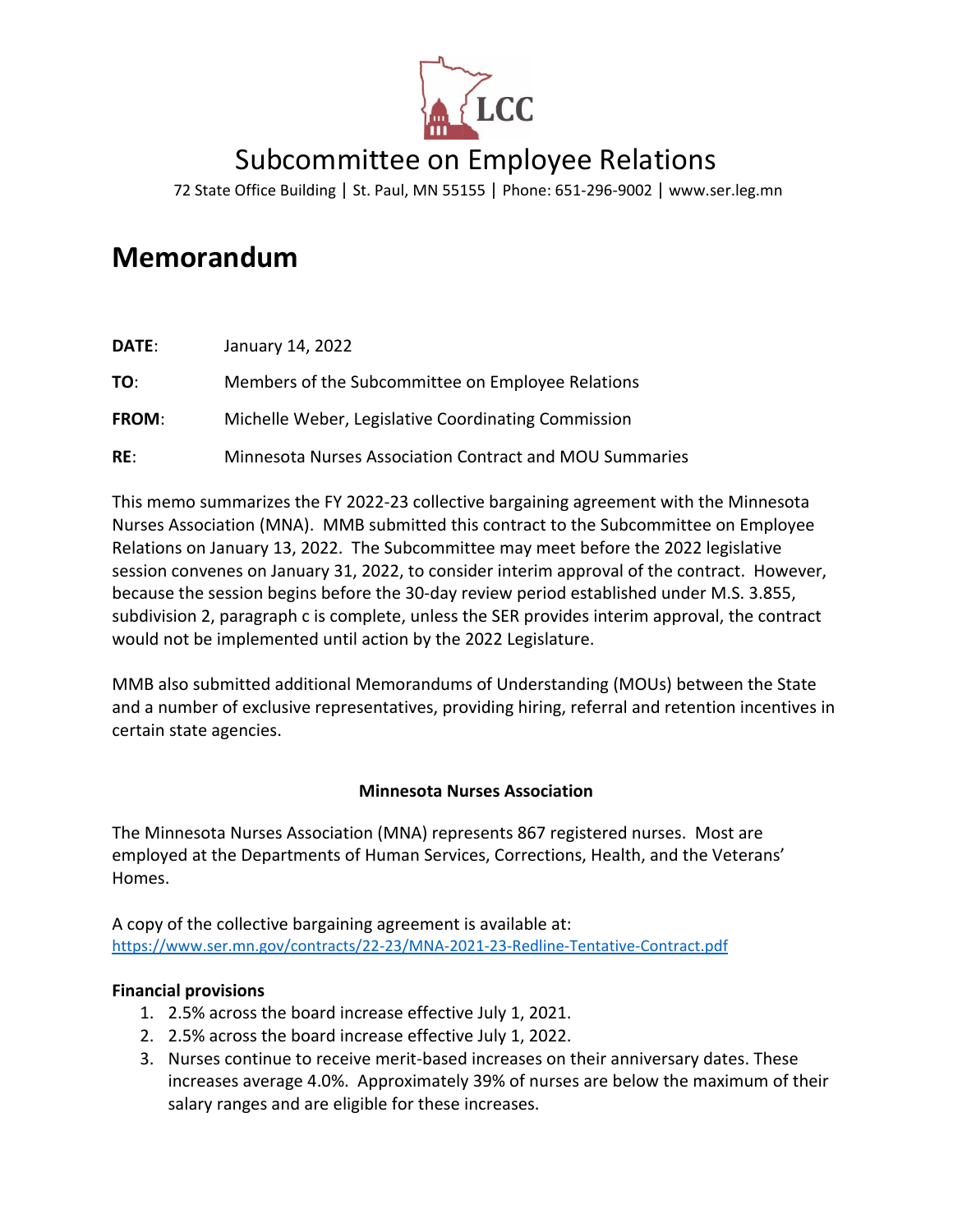- 4. Eliminates the first two ranges in the salary grid due to no active classifications being assigned to the range.
- 5. Adds steps to the top of ranges 56 and 57, adds new ranges 58 and 60, and modifies rates for range 59 (currently not in use) for consistency and flexibility in the salary grid structure.
- 6. Adds step increase for nurses who attain a Master's Degree in nursing. An existing provision adds a step increase for nurses who attain a Bachelor's Degree in nursing.
- 7. At the Appointing Authority's discretion, provides recruiting, referral and retention bonuses, similar to those included in other collective bargaining agreements (pilot program).
- 8. Increases the employer match from \$150 per year to \$250 per year to deferred compensation.

## **Other provisions**

- 1. Health, dental and life insurance provisions are the same as those negotiated in other state labor contracts.
- 2. Adds Juneteenth as a state paid holiday.

## **Continuing provisions**

- 1. Continues the student loan repayment reimbursement program. The debt must have been incurred within 15 years, payments cannot exceed \$5,000 per calendar year, nor exceed \$25,000 total per nurse. For Advanced Practice Registered Nurses, the maximum annual payment is increased to \$6,000, with a total of \$30,000 to any one nurse. This program is extended to 2023.
- 2. Continues the Achievement Award program. A nurse may receive a one-step increase, or if the employee is at the maximum of their salary range, a lump sum of 4% of salary or \$1,500, whichever is less. No more than 35% of eligible nurses may receive an award.
- 3. Continues the amount that employees contribute to the health care savings plan at \$100 per month.

## **Settlement Cost Sheet**

MMB estimates that the cost of the increases (across the board increases, steps, insurance, FICA, retirement contributions) provided in the Nurses Association agreement will be 4.83% this biennium. The cost of these increases will add 7.58% to the next biennium's base. (This figure captures the tails – those obligations made during this biennium whose full costs are not realized until the next biennium.)

## **Agency specific compensation cost data**

Effective July 1, 2019, MMB is required to provide compensation cost data by agency. The report is to include base costs, the costs provided under the proposed contract or plan, and a breakdown of the costs by agency by fund. A copy of that report is attached.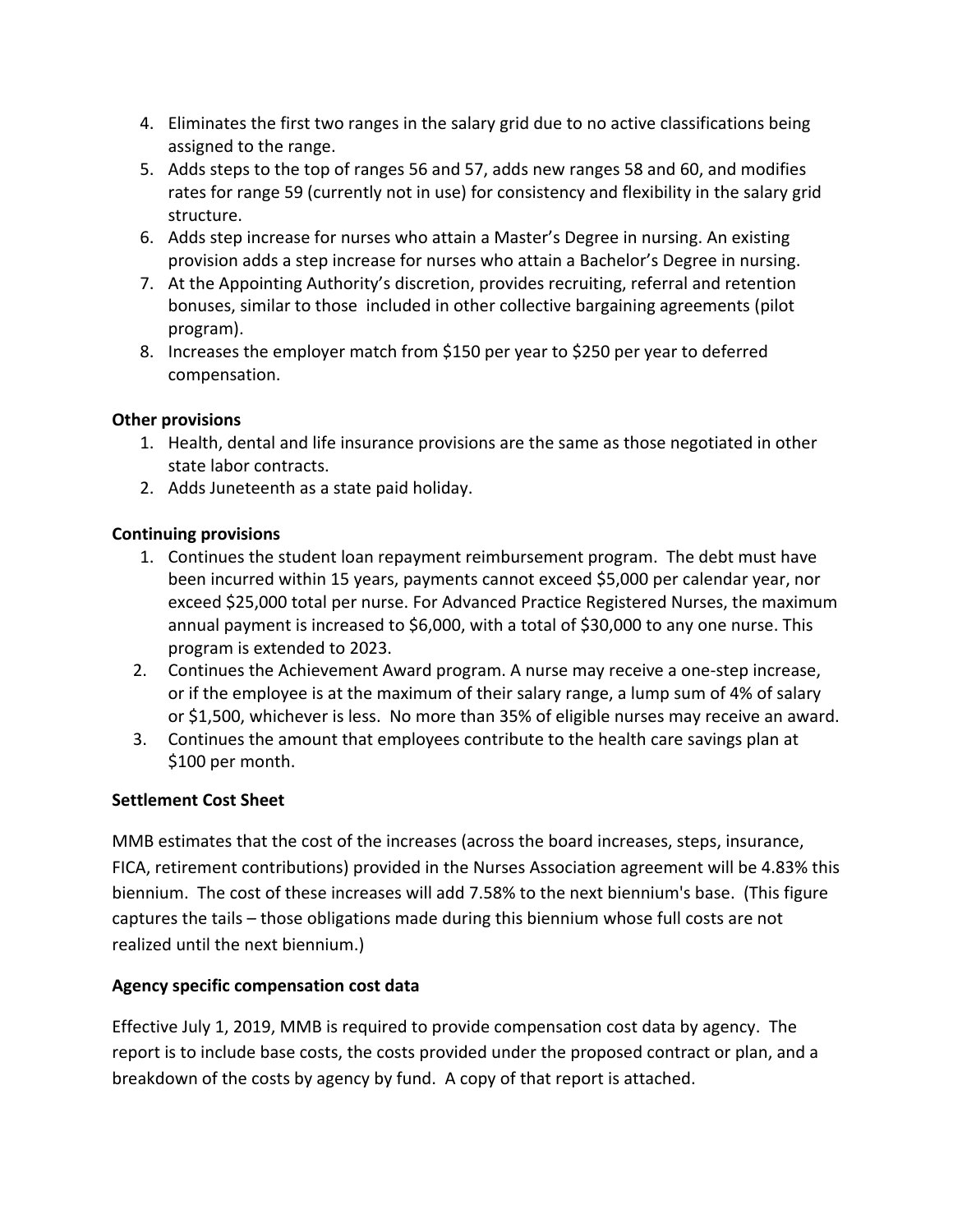## **Memorandums of Understanding**

MMB has submitted additional Memorandums of Understanding between the State and a number of exclusive representatives. Theses MOUs have been added to the MOUs we posted previously, which are available at: [https://www.ser.mn.gov/contracts/22-23/MOUs-1-14-22.pdf.](https://www.ser.mn.gov/contracts/22-23/MOUs-1-14-22.pdf)

A brief synopsis of these additional MOUs follows:

#### **MNA: State of Minnesota**

Permits employees to use their sick leave to care for minor children who are required to be quarantined, similar to MOUs submitted previously.

**MAPE: Department of Human Services** 

**MMA: Department of Human Services** 

**MAPE: Department of Corrections** 

**MMA: Department of Corrections** 

## **MNA: Department of Corrections**

Permits each agency to develop incentive programs related to hiring, referral, retention and reassignment, with the incentive not to exceed \$10,000.

#### **MNA: Department of Human Services**

Permits the agency to implement retention incentive involving shift differentials and referral incentives. Also permits development of incentive programs related to retention, referral and reassignment, with incentive not to exceed \$10,000.

## **AFSCME: Department of Corrections**

#### **AFSCME: Unit 208, Department of Corrections**

Permits each agency to implement retention incentive involving lump sum payments and shift differentials, and lump sums payments for reassignments. Also permits development of incentive programs related to hiring, referral, retention, and reassignment, with incentives not to exceed \$10,000.

Please feel free to contact me a[t michelle.weber@lcc.mn.gov](mailto:michelle.weber@lcc.mn.gov) if you have any questions.

Attachments: MMB Submitted Statutory Data on Funding Sources SER Settlement Sheet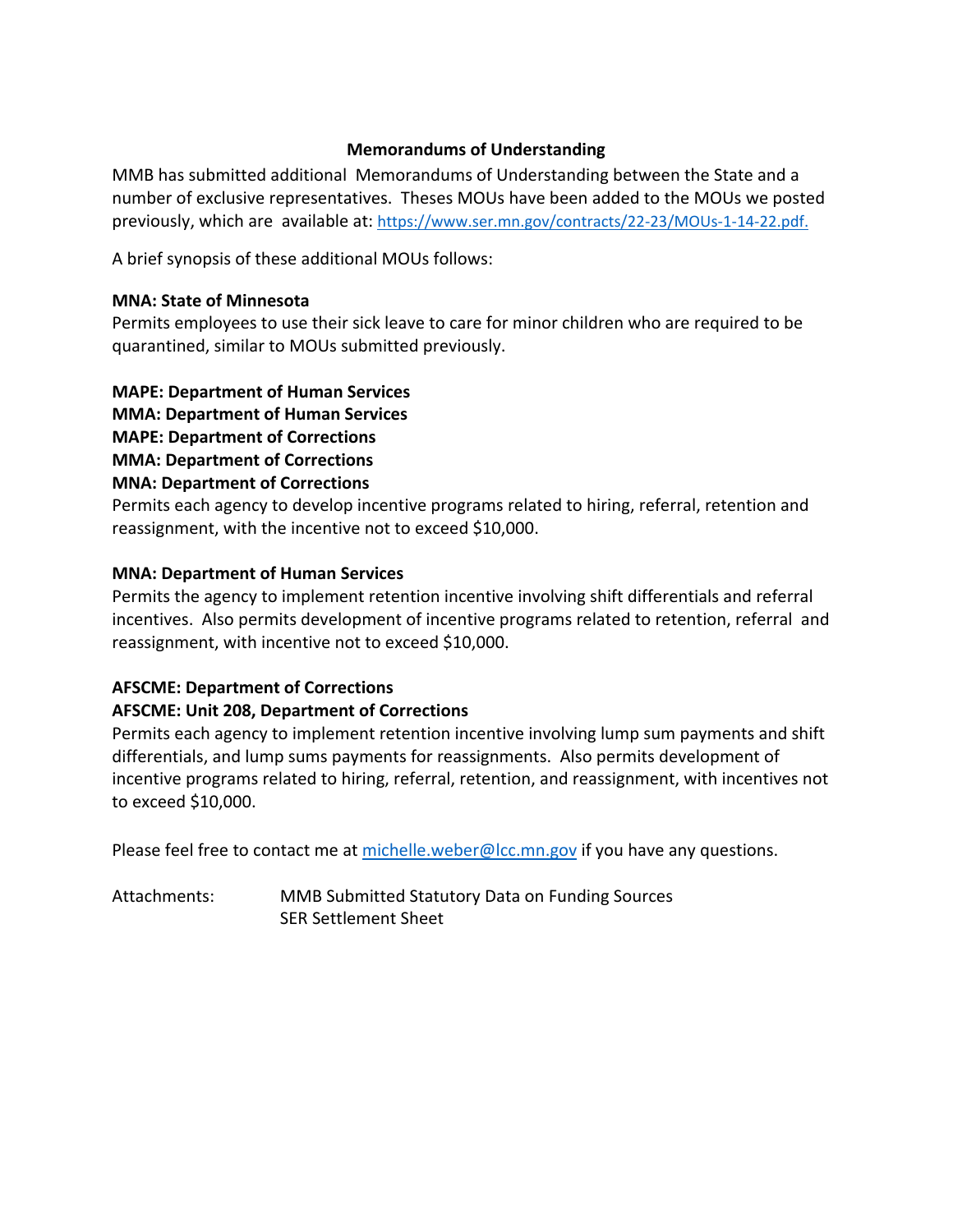#### **ESTIMATED COST OF THE COLLECTIVE BARGAINING AGREEMENT BETWEEN THE STATE OF MINNESOTA AND MNA**

#### **July 1, 2021 – June 30, 2023**

#### **I. Bargaining Unit Composition**

Total Number of Employees: 867

#### **II. Biennial Summary of Costs (All Agencies and All Funds)**

| <b>Employee Costs</b>                                                                                                                               | <b>Biennial Base</b> |                            | <b>Biennial New Money</b> |  |  |  |  |  |  |
|-----------------------------------------------------------------------------------------------------------------------------------------------------|----------------------|----------------------------|---------------------------|--|--|--|--|--|--|
| <b>Salaries</b>                                                                                                                                     | 159,758,808          |                            | 8,200,469                 |  |  |  |  |  |  |
| <b>FICA and Retirement</b>                                                                                                                          | 27,534,380           |                            | 1,413,348                 |  |  |  |  |  |  |
| Insurance                                                                                                                                           | 33,472,332           |                            | 1,047,243                 |  |  |  |  |  |  |
| <b>TOTAL</b>                                                                                                                                        | 220,765,520          |                            | 10,661,060                |  |  |  |  |  |  |
| The Hubinger Number is 4.83%, which represents the Biennial New Money as a percentage of the<br>Biennial Base at the beginning of Fiscal Year 2022. |                      |                            |                           |  |  |  |  |  |  |
| The Merriam Number is 7.58%, which represents the growth in the Biennial Base over the term of the<br>contract.                                     |                      |                            |                           |  |  |  |  |  |  |
| <b>Biennial Base and New Costs (By Agency and Funding Source)</b><br>Ш.                                                                             |                      |                            |                           |  |  |  |  |  |  |
| <b>Agency</b>                                                                                                                                       | <b>Biennial Base</b> | <b>Biennial Base + New</b> |                           |  |  |  |  |  |  |
|                                                                                                                                                     |                      | Costs                      |                           |  |  |  |  |  |  |
| <b>Corrections Dept</b>                                                                                                                             | \$29,520,414         | \$30,945,994               |                           |  |  |  |  |  |  |
| $C$ and ral                                                                                                                                         | 620.515.620          | cao o vez                  |                           |  |  |  |  |  |  |

## **III. Biennial Base and New Costs (By Agency and Funding Source)**

| Agency                                   | <b>Biennial Base</b> | <b>Biennial Base + New</b><br><b>Costs</b> |
|------------------------------------------|----------------------|--------------------------------------------|
| <b>Corrections Dept</b>                  | \$29,520,414         | \$30,945,994                               |
| General                                  | \$29,515,638         | \$30,940,987                               |
| Other                                    | \$4,776              | \$5,007                                    |
| <b>Health Department</b>                 | \$51,048,732         | \$53,513,943                               |
| General                                  | \$10,311,196         | \$10,809,137                               |
| Other                                    | \$40,737,536         | \$42,704,806                               |
| <b>Human Services Dept</b>               | \$107,641,276        | \$112,839,416                              |
| General                                  | \$100,296,076        | \$105,139,507                              |
| Other                                    | \$7,345,200          | \$7,699,909                                |
| <b>MN St Colleges &amp; Universities</b> | \$1,963,320          | \$2,058,131                                |
| Other                                    | \$1,963,320          | \$2,058,131                                |
| <b>Mn State Academies</b>                | \$720,596            | \$755,395                                  |
| General                                  | \$720,596            | \$755,395                                  |
| <b>Nursing Board</b>                     | \$2,067,036          | \$2,166,856                                |
| Other                                    | \$2,067,036          | \$2,166,856                                |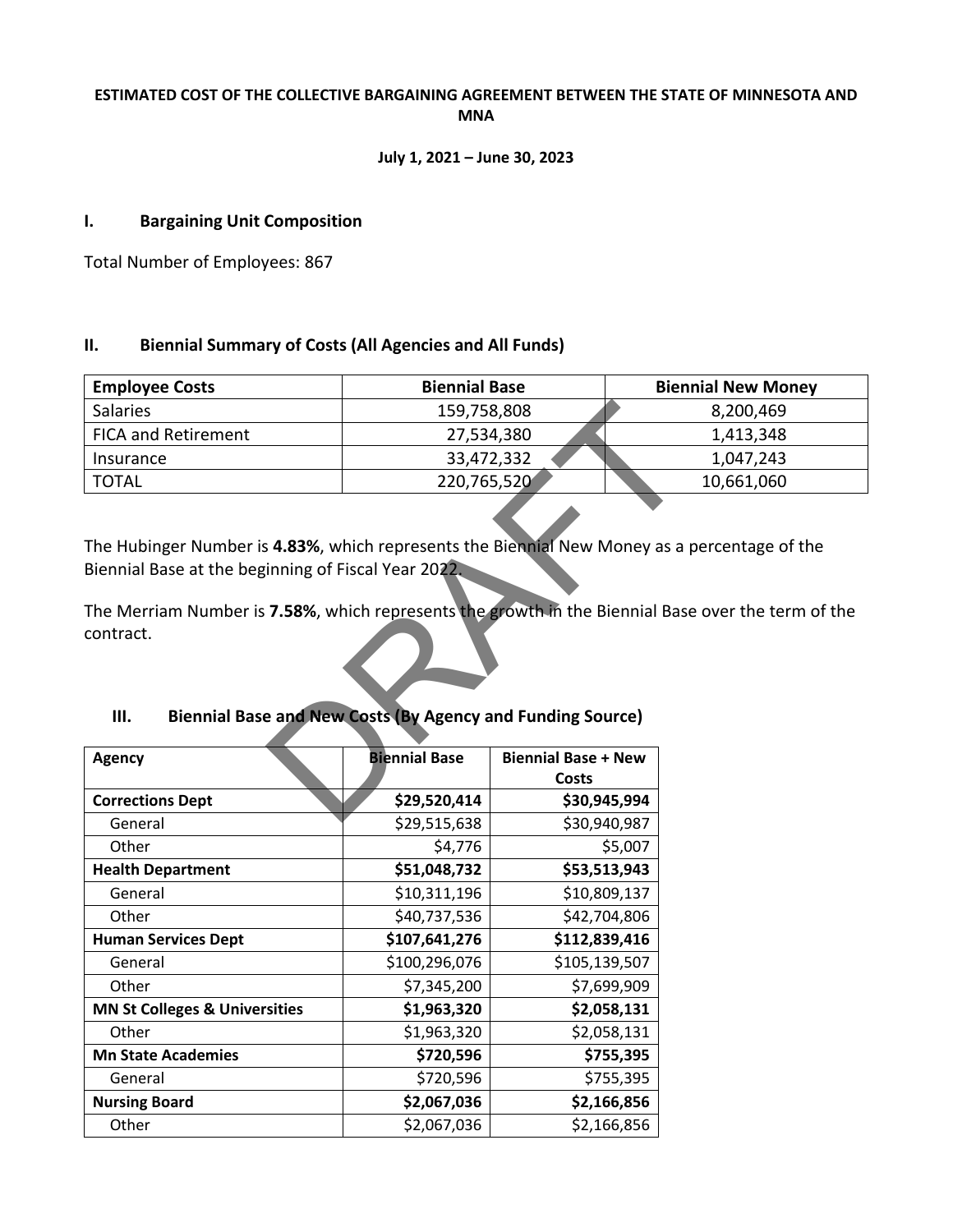#### **SUMMARY OF WAGE AND INSURANCE PROVISIONS IN THE AGREEMENT BETWEEN THE STATE OF MINNESOTA AND MNA**

|                                        | $301$ , $1, 2021$ $3011$ C $30, 2023$ |              |  |  |  |  |  |  |
|----------------------------------------|---------------------------------------|--------------|--|--|--|--|--|--|
| <b>Ombud Mental Hith &amp; Dev Dis</b> | \$476,570                             | \$499,584    |  |  |  |  |  |  |
| General                                | \$476,570                             | \$499,584    |  |  |  |  |  |  |
| <b>Perpich Ctr For Arts Education</b>  | \$173,354                             | \$181,725    |  |  |  |  |  |  |
| Other                                  | \$173,354                             | \$181,725    |  |  |  |  |  |  |
| <b>Veterans Affairs Dept</b>           | \$27,154,222                          | \$28,465,535 |  |  |  |  |  |  |
| Other                                  | \$27,154,222                          | \$28,465,535 |  |  |  |  |  |  |

**July 1, 2021 – June 30, 2023**

### **IV. Estimated Additional Salary and Non-Wage Costs (By Agency)**

| <b>Agency</b>                  | <b>Additional Salary</b> | <b>Additional Non-Wage</b> |  |  |  |  |  |  |
|--------------------------------|--------------------------|----------------------------|--|--|--|--|--|--|
| <b>Corrections Dept</b>        | \$1,096,554              | \$329,026                  |  |  |  |  |  |  |
| <b>Health Department</b>       | \$1,896,236              | \$568,975                  |  |  |  |  |  |  |
| Human Services Dept            | \$3,998,400              | \$1,199,740                |  |  |  |  |  |  |
| MN St Colleges & Universities  | \$21,883<br>\$72,929     |                            |  |  |  |  |  |  |
| <b>Mn State Academies</b>      | \$26,767                 | \$8,032                    |  |  |  |  |  |  |
| <b>Nursing Board</b>           | \$76,781                 | \$23,039                   |  |  |  |  |  |  |
| Ombud Mental Hith & Dev Dis    | \$17,702                 | \$5,312                    |  |  |  |  |  |  |
| Perpich Ctr For Arts Education | \$6,439                  | \$1,932                    |  |  |  |  |  |  |
| <b>Veterans Affairs Dept</b>   | \$1,008,660              | \$302,653                  |  |  |  |  |  |  |
|                                |                          |                            |  |  |  |  |  |  |

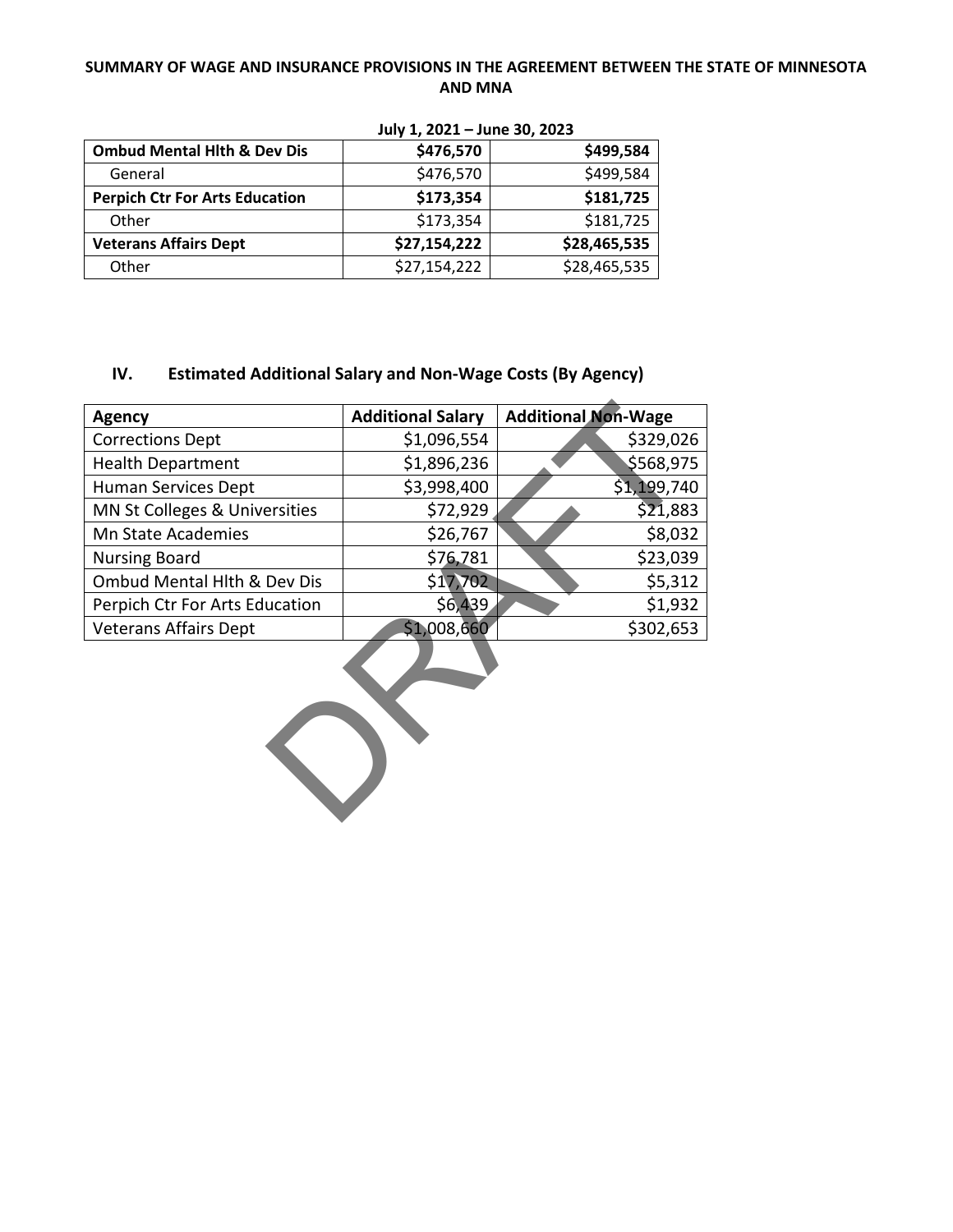#### **SUMMARY OF WAGE AND INSURANCE PROVISIONS IN THE AGREEMENT BETWEEN THE STATE OF MINNESOTA AND MNA**

#### **July 1, 2021 – June 30, 2023**

#### **Wages**

Two and one-half percent (2.50%) general wage increase effective July 1, 2021. Employees whose rate of pay is at or over the new maximum rate are not eligible for this increase.

Two and one-half percent (2.50%) general wage increase effective July 1, 2022. All employees are eligible for this wage increase.

Progression step increases averaging 4.00% are available to employees in both fiscal years on the employee's anniversary date. Employees at the maximum rate of their salary range are not eligible for progression step increases. Approximately 39% of employees are eligible for progression step increases during the fiscal year. Progression step increases are delivered on an annual basis.

## **Insurance**

- 1. Medical plan:
- a. Effective January 1, 2022, 3D mammograms will not be subject to out of pocket costs on the same terms as are 2 D mammograms. Example of the department of the deductible and the deductible to the same of the deductible and the deductible or the deductible and the deductible and the deductible and the deductible and the deductible and the deductib
	- b. Effective January 1, 2022, a member will no longer need a referral to visit an eye doctor for an eye injury when they had their annual exam within the past year.
	- c. Effective January 1, 2022, the Emergency Room out of pocket costs will be streamlined so that members have a clear understanding of what they will pay for the service:
		- i. Cost level 1: was \$100 and subject to the deductible, it becomes a flat \$100 and not subject to the deductible
		- ii. Cost level 2: was \$100 and subject to the deductible, it becomes \$125 and not subject to the deductible.
		- iii. Cost level 3: was \$100 and subject to the deductible, it becomes \$150 and not subject to the deductible.
		- iv. Cost level 4: was subject to deductible and a 25% coinsurance to the out of pocket maximum, it becomes \$350 and not subject to the deductible.
	- d. Effective January 1, 2023, a new infertility benefit designed by the Joint Labor Management committee on Insurance Benefits will be implemented.
- 2. Dental plan:
	- a. The dental plan will be offered in open enrollment during both years of this contract rather than just one year.